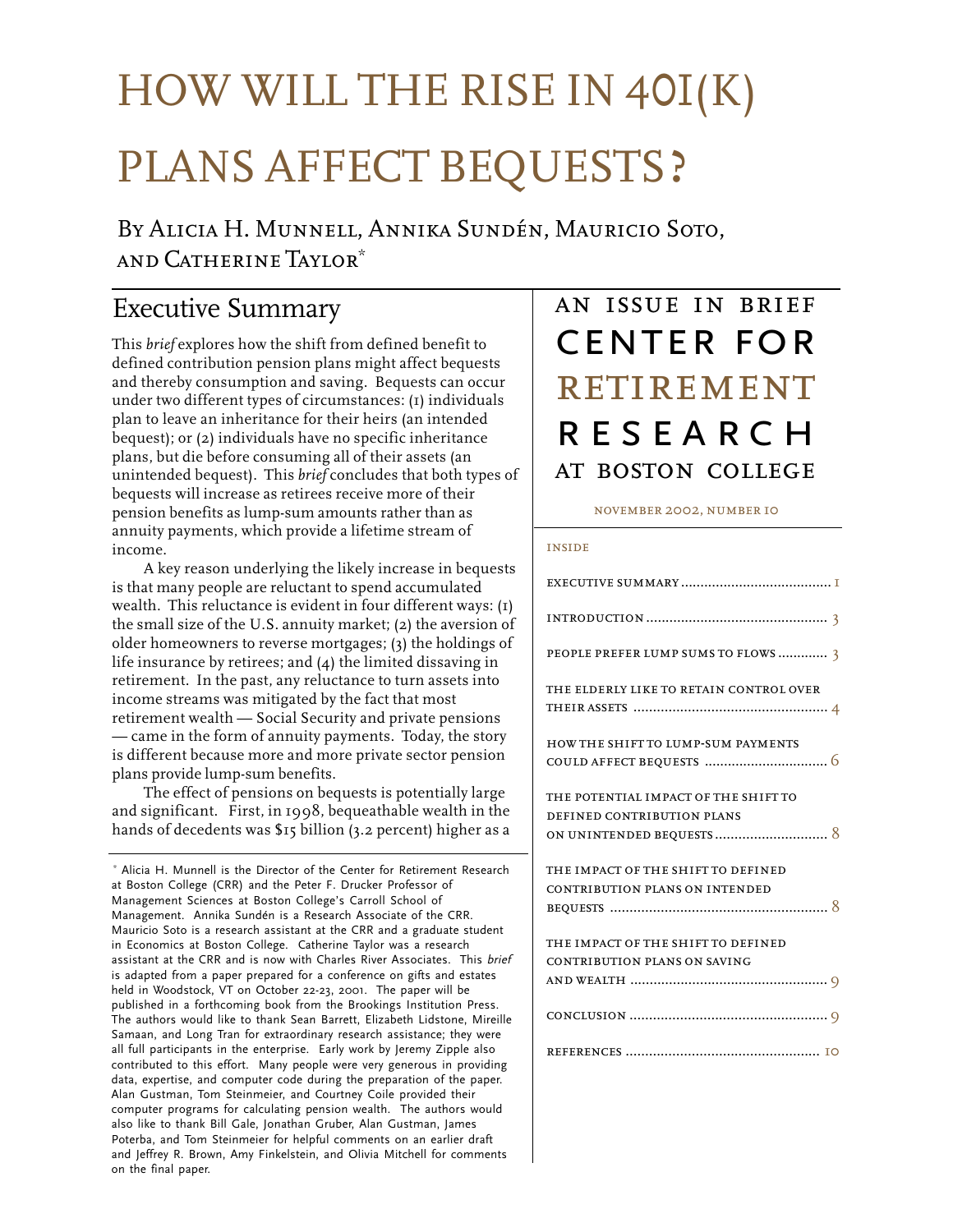result of the increase in defined contribution plans as a share of pension wealth between 1992 and 1998. Thus, the shift in pension form has already significantly increased the potential for unintended bequests, and the transition to defined contribution plans was far from complete in 1998. Second, interest in leaving a bequest is greater among individuals who receive a larger proportion of their pension wealth as lump sums rather than annuities. The likely rationale is that individuals find it easier to accumulate wealth for a bequest from a pile of assets rather than from saving out of current income. Thus, it appears that lump-sum payments affect intended as well as unintended bequests. Third, workers react very differently to their defined contribution accumulations than they do to the present value of annuity pensions. They do not reduce their other saving in anticipation of payments from defined contribution plans as they do in response to promised Social Security and defined benefit pension payments. Finally, the most significant increase in lump-sum pension accumulations occurs in the middle and lower portions of the wealth distribution, so that the increase in bequests should help to reduce wealth inequality.

This summary may overstate the story, but our goal is to raise the possibility that a reluctance to spend lump sums may be an issue as serious as the conventional worry that recipients will spend their entire pension accumulation on a trip around the world. If, in fact, people save more in anticipation of leaving their pension accumulations as bequests, they will have lower consumption during their working years. If they do not boost their saving, they will have lower consumption in retirement. In either case, a reluctance to spend accumulated pension wealth will reduce lifetime consumption.

#### **TABLES**

table 1: life insurance policies by age group, scf 1998..............................................6

table 2: percent of households aged 51-61 interested in leaving an inheritance, with and without children, hrs 1992...........................................................................7

table 3: increase in wealth in the hands of decedents due to growth of defined contribution plans between 1992 and 1998, by net worth quintiles, scf 1998..........8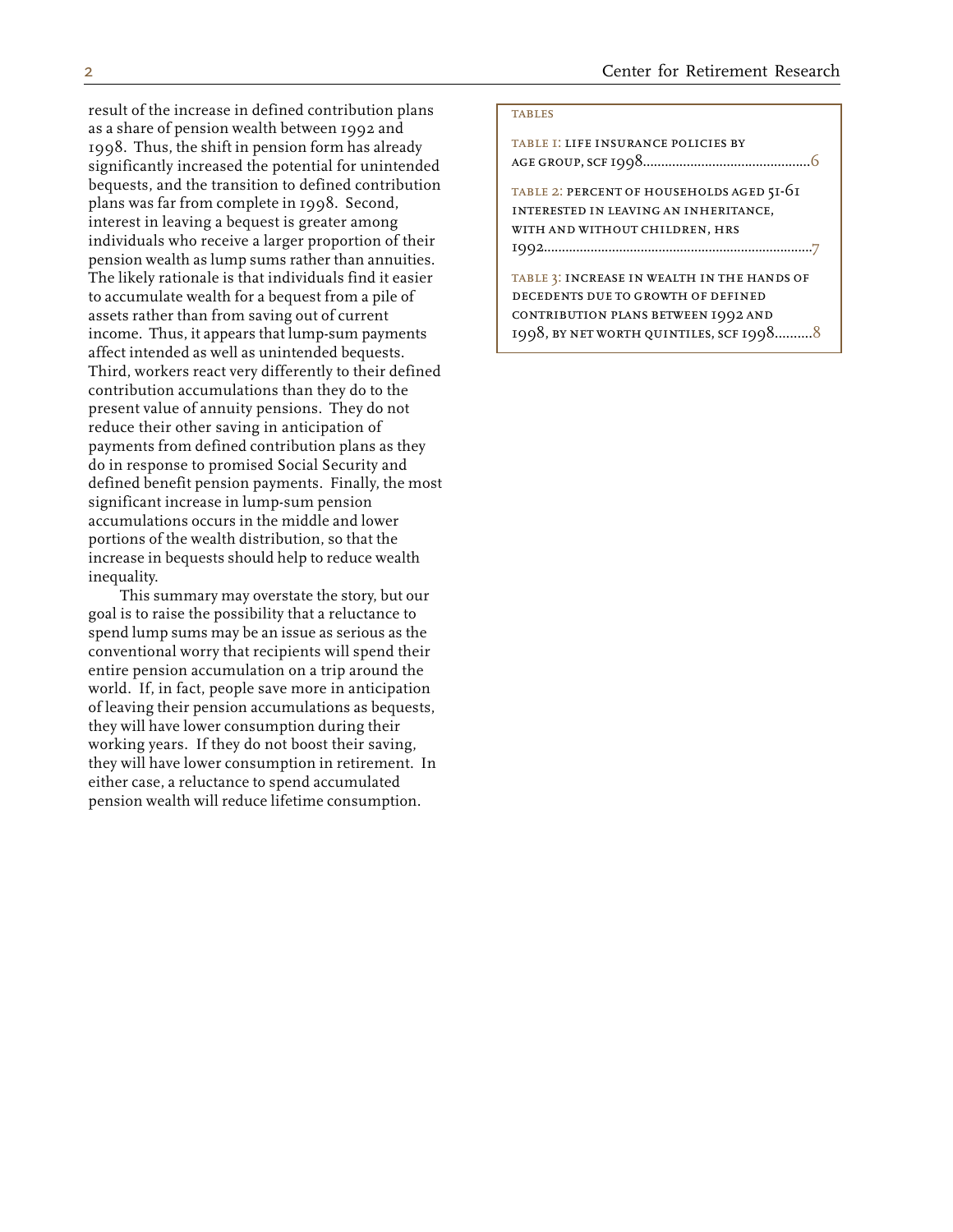#### Introduction

Over the past two decades, the nature of pension coverage in the United States has changed sharply from defined benefit plans to defined contribution plans, which include the increasingly popular  $401(k)$  plans.<sup>1</sup> Defined benefit plans generally provide retired workers with a set amount based on their salary history, while benefits under defined contribution plans depend on the accumulated amount in a worker's account. According to the Survey of Consumer Finances (SCF), the proportion of households with only a defined contribution plan increased during the 1990s from 37 percent to 57<br>percent of those households with coverage.<sup>2</sup> Over the same period, the proportion with a defined benefit plan dropped from about 40 percent to 20 percent, while the proportion with dual coverage remained unchanged. Because defined contribution plans are becoming the only pension arrangement for more and more households, how beneficiaries receive their pension accumulations at retirement is becoming an increasingly important issue.

At retirement, defined contribution plans typically offer lump-sum payments or installment payments over a certain time period. According to the Employee Benefit Survey for Medium and Large Firms, in 1997 only 27 percent of 401(k) plan participants had an option to choose a life annuity as their method of distribution. In the future, the percent of plans offering only a lump-sum option is likely to increase sharply, because the Internal Revenue Service issued regulations in 2000 permitting sponsors of defined contribution plans to discontinue all options other than lump-sum payments (U.S. Department of the Treasury 2000).

Lump-sum payments are also becoming more frequent options among defined benefit plans in large part due to the conversion of conventional defined benefit plans to so-called "cash balance plans."<sup>3</sup> The most recent official statistics report that 6 percent of full-time employees at medium and large private establishments had this type of plan in

participation, and pension plan characteristics such as 4 By 2000, 16 percent of pension plans among the Fortune 100

investments, and bear the risk. To the employee, however, cash 5 Brown (2000) found that less than half (48 percent) of balance plans look very much like a defined contribution plan. households expect to annuitize even a portion of their defined Contributions made for the employees are recorded in an contribution accounts.

1997. But surveys suggest that significant conversion has occurred since then. $4$  The key point is that cash balance plans — like defined contribution plans — provide lump-sum payments at separation. Assuming only modest growth in cash balance plans, the value of lump-sum pension benefits should exceed annuity payments from defined benefit plans for those retiring in 2010 (VanDerhei and Copeland 2001).

Given this shift in the pension environment, this *brief* focuses on how the rise in lump-sum benefits will affect bequests and the welfare of older people. It explores why people prefer lump sums to flows of income, the extent to which retirees try to hold onto their assets, how much bequests may rise, and whether an increase in bequests will be financed by lower consumption in retirement or by greater saving during the work life.

## People Prefer Lump Sums to Flows

Even though some defined contribution plans offer participants distribution in the form of an annuity, retirees frequently do not take advantage of the option.<sup>5</sup> This is not surprising; the real world and the psychological literature are full of examples that people prefer lump sums to flows. Moreover, the new behavioral economics literature suggests that retirees will treat these assets in a very different fashion than they would have treated a stream of payments.

Numerous examples from everyday life suggest that given the choice of either a lump sum or a stream of payments of equal value, people generally prefer the lump sum. Employers often exploit this preference by offering athletes and many professionals immediate signing bonuses, rather than streams of future payments, to induce them to accept positions. The great majority of taxpayers (75 percent) overpay their income taxes to insure themselves a lump-sum refund, when they could

1 For more details on trends in private pensions, see Munnell, account. The employees receive regular statements showing the Sundén, and Lidstone (2002). balance in their account and the benefits tend to accrue as a constant percentage of compensation. The accounts are 2 The SCF is a triennial survey sponsored by the Federal Reserve<br>
Board in cooperation with Statistics of Income of the Department<br>
of the Treasury. The SCF collects detailed information on<br>
approximately 4,000 households'

contribution levels. were cash balance plans, and, more generally, cash balance plans may have increased from 5 percent to 12 percent of all defined<br>3 Legally, cash balance plans are defined benefit plans where benefit plans between 1998 and 2000 (Elliot and Moore 2000).<br>6 employers prefund contributions, o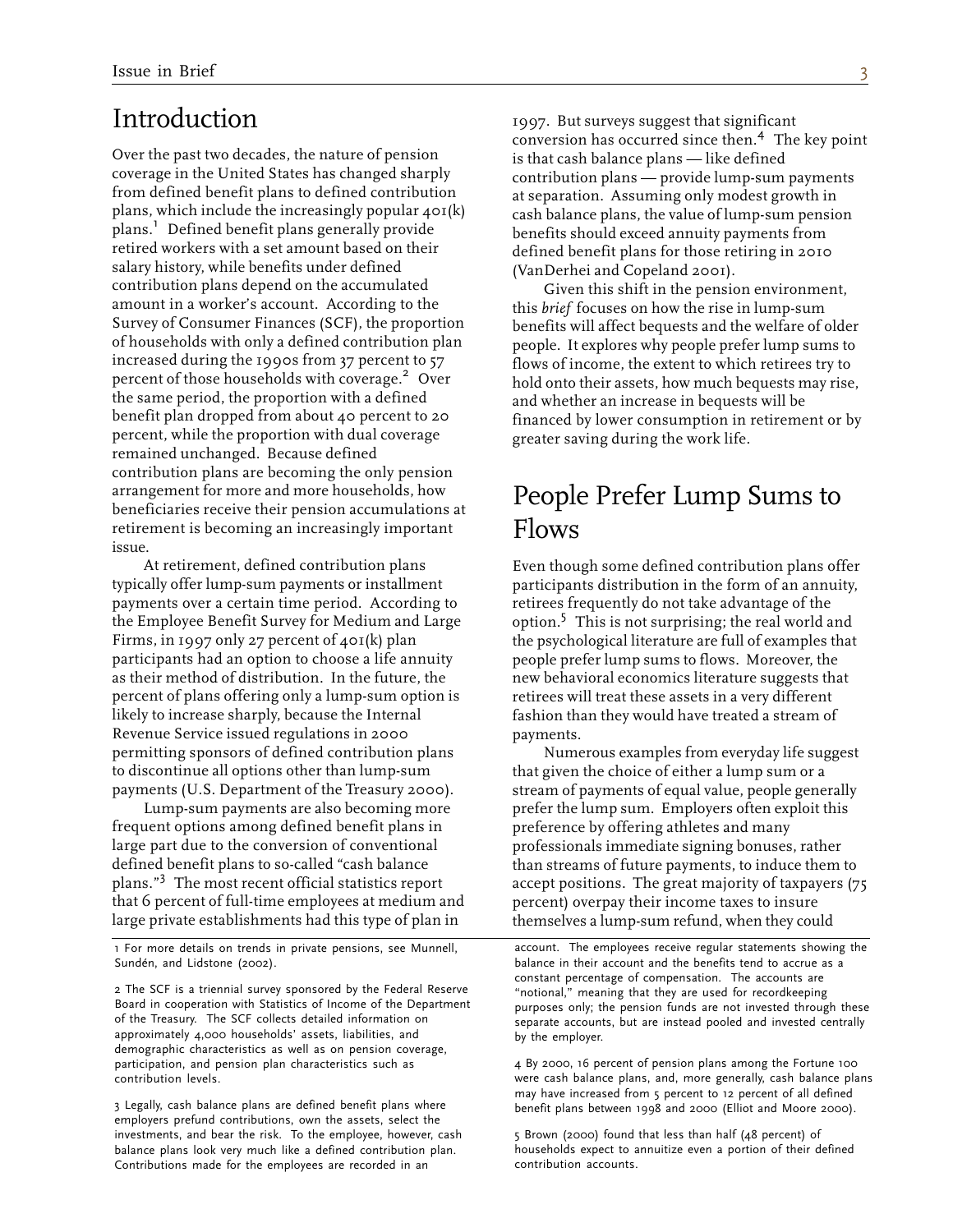easily adjust their withholding to avoid making an interest-free loan to the IRS. In addition to anecdotal evidence, several empirical studies confirm that individuals have a marked preference for lump sums (Fetherstonhaugh and Ross 1999 and Thaler 1994).

The strong preference for lump sums may result from a desire for immediate gratification at the expense of long-term well being or from concerns about longevity expectations or the belief that the utility of money will decline over time. An immediate lump sum also allows for big-ticket purchases, such as paying off a mortgage or taking a vacation, which are not possible with small annuity payments.

Not only will people generally take their defined contribution benefit in the form of a lump sum if offered but they will also think differently about it than if they received a stream of payments. Specifically, people are more likely to save a greater portion of a lump sum than a regular stream of income like an annuity. One plausible explanation for this tendency is that households keep a series of mental accounts, partly in an effort to control their own behavior (Thaler 1985, 1990 and Thaler and Shefrin 1981). A lump sum would raise consumption less than an annuity payment because large gains relative to income are thought of as saving, and thus the recipient places the sums in the "assets" mental account. Annuity payments, which are smaller gains relative to income, are coded as current income and available for spending.

In short, the psychological literature suggests that people prefer lump sums and once they receive them are reluctant to spend them. The following section looks at real world opportunities for individuals to turn their lump sums into streams of income for consumption, and speculates about possible reasons for their reluctance to do so.

# The Elderly Like To Retain Control Over Their Assets

In theory, the shift in how pension plans provide benefits need not have any implications for bequests. Individuals could always simply spend their assets or turn them into annuities. However, evidence suggests that this is not going to happen. The failure of retirees to take advantage of annuity opportunities, their lack of enthusiasm for reverse mortgages, their reluctance to spend bequeathable wealth, and their holdings of life insurance all suggest that the elderly hold on to their assets. We

further contend that one of the important reasons they hold on to assets is to leave bequests.

#### The Annuity Story

Annuities are contracts between insurance companies and individuals that protect individuals against the risk of outliving their savings. They provide a stream of monthly or annual payments in exchange for a one-time premium.  $^6$  Economic theory would suggest that a lot of annuitization should occur, rather than a little. Consumers concerned about maintaining their standard of living and uncertain about how long they will live, with no bequest motives and with access to an actuarially-fair annuity market, should always choose to annuitize 100 percent of their wealth (Yaari 1965).

Researchers have calculated that access to an actuarially fair annuity market is equal to roughly a 50-percent increase in unannuitized financial wealth for a 65-year-old male (Brown 2000 and Brown, Mitchell, and Poterba 2000). Despite the enormous potential gains from annuitization, the market for annuities in the United States is miniscule. In 2001, sales of so-called "single premium immediate annuities" amounted to only \$10.3 billion (LIMRA 2002). The question is why. Researchers have focused on four potential reasons to explain the small U.S. annuity market:

· *Adverse selection and administrative costs.* If an insurance company imposes high enough charges on annuities, these factors can offset the benefits of annuitization. The charges, known as load factors, come from two sources: (1) the company's need to cover administrative costs and desire to earn a profit; and (2) the fact that those with longer life expectancies are more likely to buy the product.

· *Ability of families to pool risk*. If individuals can share financial resources within their families, they will be less likely to buy an annuity (Brown and Poterba 2000 and Kotlikoff and Spivak 1981). In the case of marriage, husband and wife generally agree to pool their resources while both are alive and to name each other as the major beneficiary in the case of death. Simulations suggest that, for a 55 year-old individual, marriage provides 46 percent of the protection offered by a fair annuities market (Kotlikoff and Spivak 1981).

 *Precautionary saving.* Individuals will be reluctant to annuitize if they want to keep a pile of financial wealth to cover uncertain future expenses. Full annuitization limits the amount that people can spend to their monthly benefits, and leaves them without a buffer to cover large unexpected expenditures. Thus, retirees may want to retain at

6 The following discussion focuses on the single premium immediate annuity, since it is designed specifically to insure against longevity risk.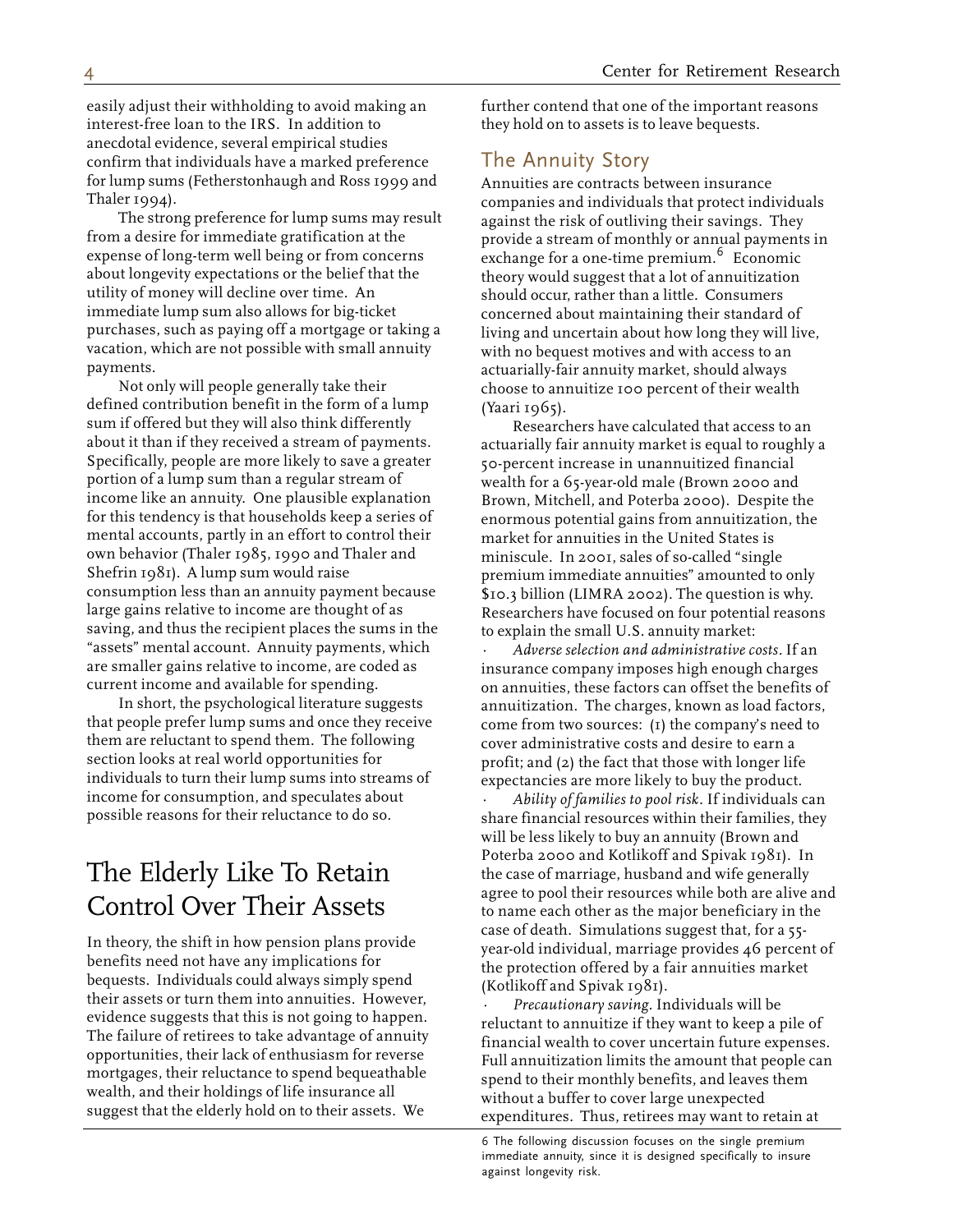least some wealth to cover large bills, such as outlays for uninsured medical costs.

Bequest motive. A bequest motive is the most obvious reason that people might be reluctant to annuitize their wealth. Without a bequest motive, individuals get no benefit from any wealth that they hold at death, so it would be irrational for them not to select the higher return on annuities that arises from the "mortality premium," the effective subsidy that insurers pay to those who live for a long time out of the initial premiums received from those who die early. But with a bequest motive, individuals do value the wealth left to their heirs, and therefore will not want to annuitize all their assets (Yaari 1964).

#### The Reverse Mortgage Story

Housing equity is the most important asset for the vast majority of Americans; 14.5 million households age 62 and over own their home free and clear (SCF 1998). In principle, this asset might be used to support consumption in retirement. Under a reverse mortgage, a homeowner borrows against the equity in her house and receives money from a lender. Reverse mortgages were envisioned as a mechanism that would allow older people to consume their housing equity without selling their homes. Yet this market is extremely small — less than one percent of qualified homeowners have a reverse mortgage.

A bequest motive could help explain why people tend to retain ownership of their homes. Other potential reasons for the small size of the reverse mortgage market include high up-front administrative and closing costs, a desire to retain assets to cover future medical expenses, fear of taking on debt, and the relatively small number of companies that offer reverse mortgages.<sup>7</sup>

#### The Savings Story

Economists generally agree that individuals accumulate resources during their working years that they will draw upon to support themselves in retirement. The accumulated resources consist of credits under Social Security, accrued benefits under employer-sponsored defined benefit plans, accumulations in defined contribution plans, housing wealth, and financial assets. Wealth in the form of Social Security and defined benefit plan accruals are automatically drawn down in retirement since they are paid out in the form of monthly benefits and generally consumed. Since, for most of the population, pension promises constitute the bulk of total wealth at retirement, this drawing down of pension wealth means that savings behavior of most of the elderly more or less

conforms to the theory that individuals smooth their consumption over their lifetime.

w ith it. The controversy about dissaving in retirement centers on the elderly's handling of their nonannuitized or bequeathable wealth. The evidence suggests that retirees are reluctant to draw down these financial assets. A series of studies looking at panel data for the 1960s, 1970s, and early 1980s found that the elderly draw down their nonannuitized financial assets at a relatively slow rate of between 1 and 5 percent per year.<sup>8</sup> The results for the late 1980s and 1990s differ from the earlier studies in that they show either no change or increases in the assets of the elderly (Hurst, Louh, and Stafford 1998 and Haider et al. 2000). While rising stock prices may have dominated the most recent studies, the evidence taken as a whole clearly indicates that retirees are reluctant to draw down their accumulated saving. Another indication is that once people get wealth they are reluctant to part

#### The Life Insurance Story

Life insurance holdings by retirees shed some light on the strength of the bequest motive, although the phenomenon is slightly different. We are interested in whether people hold on to their assets once they have them, while the life insurance debate focuses on whether people attempt to turn annuitized income streams back into wealth by buying insurance. Purchasing life insurance is equivalent to selling off one's annuities (Yaari 1965).

Life insurance is a useful instrument to protect working-age individuals against the loss of earned income, but does not seem appropriate for retirees who are living off accumulated wealth. They have no earned income to protect and should, if anything, be purchasing annuities in order to ensure that they do not exhaust their resources before they die. If people are interested in leaving bequests, they could simply not annuitize a portion of their wealth and invest it in stocks and bonds. Nevertheless, the majority of married couples in retirement own life insurance.

Researchers have suggested various explanations for this behavior. Some (for example, Bernheim 1991) contend that these elderly households hold life insurance to offset excessive annuitization through Social Security, so that they will have assets to bequeath to their children or other beneficiaries. Others suggest several alternative hypotheses for the large fraction of elderly households that own life insurance (Brown 1999). These include simple inertia in that many of the policies have been held for decades, an effort to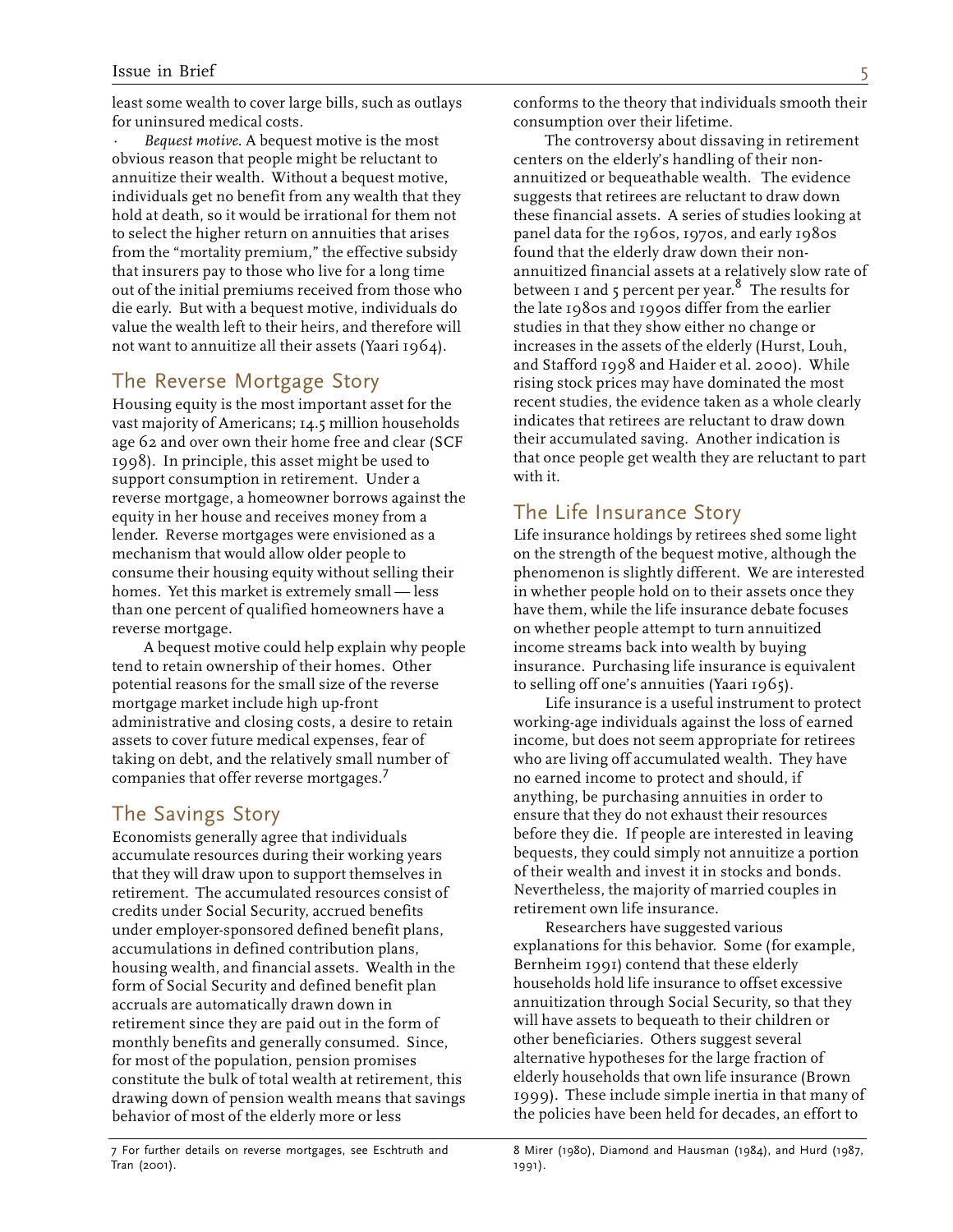pre-pay death expenses, a source of liquidity to pay estate taxes, or a way to ensure an adequate stream of consumption for spouses.

While much of Brown's critique has merit, the insurance holdings of older people are simply too large to dismiss. Table 1 shows the holdings by age of both term and whole life insurance as reported in the 1998 SCF. Although the mean value of term life insurance held by those 65 and older is much smaller than that held by younger age groups, it still averages \$32,766. Moreover, it is unclear whether whole life holdings should be totally excluded from consideration, since whole life policies contain both an insurance and a tax-favored saving component. Since people have other tax-favored ways to save, such as variable annuities and IRAs, selecting whole life suggests that the insurance aspect has some value.

# How the Shift to Lump-Sum Payments Could Affect Bequests

Although researchers have offered a host of reasons for the reluctance of the elderly to part with their assets, the desire to leave a bequest is a common theme. Actually, people leave bequests for two reasons: they deliberately plan to do so or they die before consuming all of their assets. $9$  The shift to defined contribution plans could affect actual bequests through either mechanism. It is important to recognize that these two mechanisms may not be wholly independent of one another. For example, an individual's first priority may be to cover her own needs in retirement, but she may also hope to have some unused resources available to leave as a bequest. In this circumstance, the two motives are blurred — whether or not a bequest occurs may be largely unplanned, but it would be a desirable outcome from the standpoint of the decedent. For the purposes of this *brief*, however, we will treat these two motives as if they were independent.

With uncertain lifetimes and no access to life annuities, elderly individuals would conserve wealth to self-insure against the risk of outliving their resources or having to severely curtail consumption. Although a well-developed market for annuities exists in the United States, as discussed earlier most people do not buy them. Shunning annuities in a world of uncertain lifetimes creates precautionary saving, which produces significant unintended bequests. Simulation exercises suggest that the purchase of annuities could increase the<br>consumption of the elderly by one third.<sup>10</sup> In the context of this study, these results suggest that the movement away from annuitization in the private pension system could have a significant negative effect on consumption and a resulting positive impact on bequests.

A shift to defined contribution plans could also have an impact on intended bequests, because more defined contribution plans mean more lump-sum distributions. People may have an unsatisfied demand for leaving a bequest but find it too difficult to accumulate assets for that purpose. Given assets, however, their tendency is to preserve them and to increase the amount they intend to leave their children or other beneficiaries. One question is how prevalent is the desire to leave a bequest.

|                 | Term            |            | Whole Life      |                 |                 |
|-----------------|-----------------|------------|-----------------|-----------------|-----------------|
| Age Group       | Percentage With | Mean Value | Percentage With | Mean Cash Value | Mean Face Value |
| 65 and Older    | 41.2%           | \$32,766   | 36.0%           | \$22,435        | \$45,721        |
| $55 - 64$       | 57.4            | 120,251    | 36.0            | 22,338          | 124,773         |
| 45-54           | 55.6            | 203,435    | 32.9            | 33,743          | 173,689         |
| $35 - 44$       | 58.5            | 194,238    | 29.0            | 38,093          | 148,112         |
| Younger than 35 | 50.4            | 167,475    | 18.1            | 25,015          | 122,670         |

Source: Authors' calculations using the SCF 1998.

Note: Mean values are for households holding insurance.

out that the type of bequest has significance for an individual's higher standard of living in retirement. welfare. Intended bequests suggest either a neutral or positive 10 Kotlikoff and Spivak (1981), Davies (1981), and Abel (1985).<br>effect on an individual's well-being. An unintended bequest 10 Kotlikoff and Spivak (1981), Da

9 Finkelstein (Munnell and Sundén 2003 forthcoming) points implies a negative effect as the decedent could have enjoyed a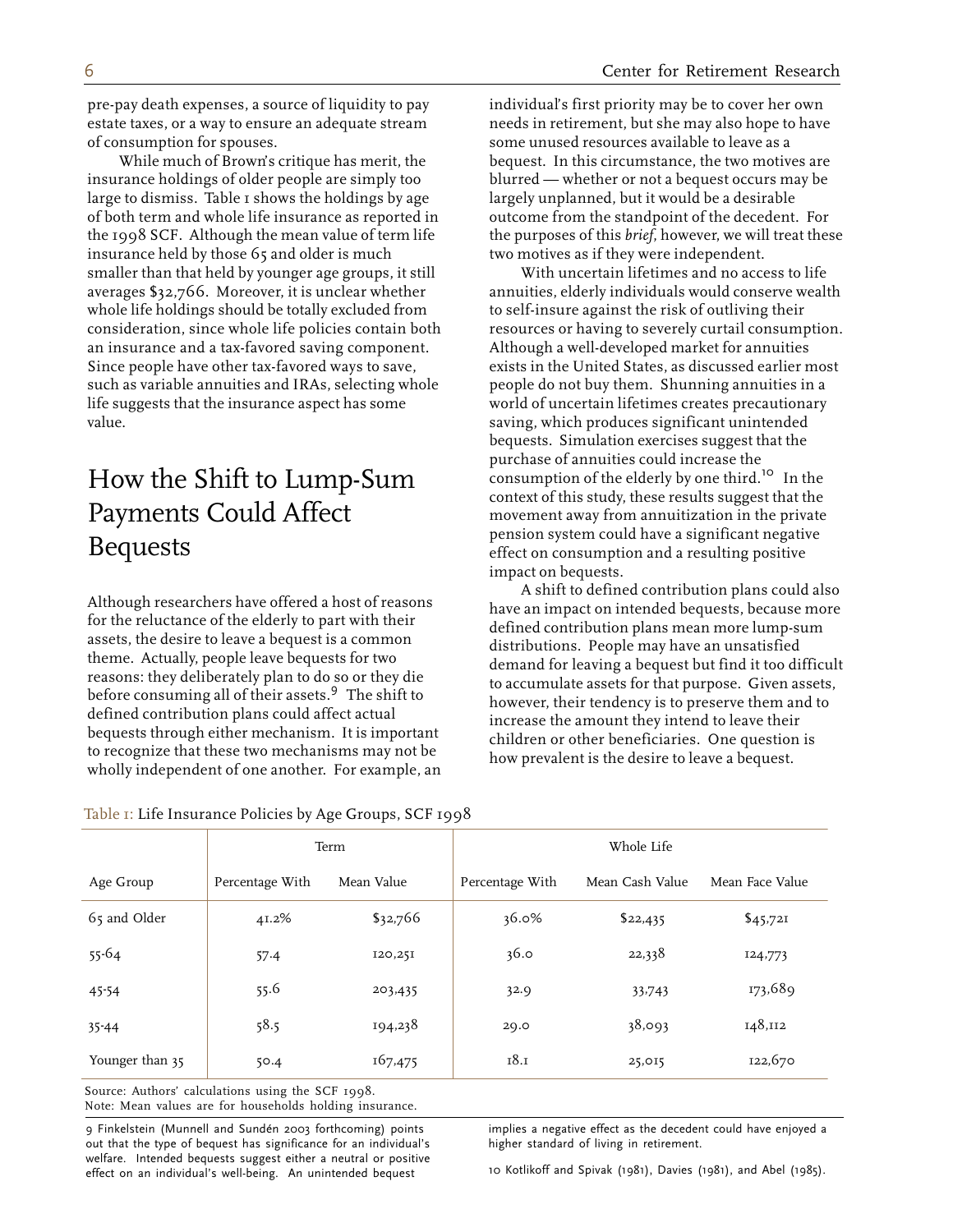Two types of evidence shed some light on the importance of a bequest motive. Both the Health and Retirement Study  $(HRS)^{11}$  and the SCF ask respondents virtually the same questions: "Do you (and your spouse) think it is important to leave an inheritance to surviving heirs?" and "Do you (and your spouse) expect to leave a sizable inheritance to your heirs?" The responses show 67-78 percent of families think leaving an inheritance is very important, important, or somewhat important and 42-50 percent responded either yes, probably, or possibly to expectations about leaving a sizable<br>inheritance.<sup>12</sup> Not surprisingly, interest in bequests is greater among those with greater wealth.

 The second method for determining the strength of a bequest motive is through empirical tests. John Laitner and F. Thomas Juster (1996) found significant interest in leaving estates among a sample of 1988 TIAA-CREF annuitants. The households in this sample generally fall within the top 10-20 percent of the income distribution but exclude the super-rich. The authors restrict their sample to male respondents and end up with 425 cases, whose average age is 70. About half of these individuals are interested in leaving an estate, and their net worth is several hundred thousand dollars higher than those with no interest in bequests.

Many researchers have argued that a strong bequest motive helps explain why the rate of dissaving among the elderly is so low. The main critic of this position is Michael Hurd who has examined dissaving among the elderly using a vast array of data sets (Hurd 1991). Like other researchers, he finds a very small amount of dissaving among the elderly and sometimes even a growth in wealth. In each study, Hurd tests whether this pattern can be attributed to a bequest motive by comparing the savings patterns of households with children to those without children. He finds no significant difference in the savings patterns between the two types of households and concludes that no evidence for a bequest motive exists.

The difficulty with these studies is that they implicitly assume that childless couples never leave intentional bequests. This assumption is not consistent with most survey data. Data on TIAA-CREF annuitants show a significant fraction of households without children believe leaving a bequest is either very or quite important (Laitner

and Juster 1996). Table 2 presents information from the HRS on attitudes about leaving inheritances for households with and without children. The differences between the two groups are very small.

Table 2: Percent of Households Aged 51-61 Interested in Leaving an Inheritance, With and Without Children, HRS 1992

| Panel A: Do you think it is important to leave an |  |
|---------------------------------------------------|--|
| inheritance to surviving heirs?                   |  |

|                                | With<br>Children | Without<br>Children |
|--------------------------------|------------------|---------------------|
| Very Important or<br>Important | 23               | 2O                  |
| Somewhat Important             | 48               | 36                  |
| Not Important                  | 28               | 40                  |

| Panel B: Do you expect to leave a sizable inheritance to your |  |
|---------------------------------------------------------------|--|
| heirs?                                                        |  |

|                    | With<br>Children | Without<br>Children |
|--------------------|------------------|---------------------|
| Yes or Probably    | 28               | 25                  |
| Possibly           | 15               | п                   |
| Probably Not or No | 55               | 59                  |

Source: Authors' calculations using the HRS 1992. Note: Totals may not equal 100 because a small number of respondents answered "don't know" or "not applicable" to these survey questions.

All the evidence taken together suggests that the desire to leave a bequest is widespread. This implies that a major increase in lump-sum payments from private pension plans could have an important impact on the total volume of bequests. The following three sections explore the implications of the growth in defined contribution plans on various aspects of bequests. The analyses are based on data from the SCF and the HRS.

11 The HRS is a nationally representative sample of 7,607 suggest that positive responses to the questions simply reflect families who had at least one member born between 1931 and the recognition that any household with non-annuitized wealth expenses. More generally, Mitchell (Munnell and Sundén 2003<br>forthcoming) points out that an intention to leave a bequest

<sup>1941.</sup> Respondents were interviewed initially in 1992 when they will end up leaving a bequest unless its members live for an were 51-61 and have been interviewed every two years since; at exceedingly long time or have large non-reimbursed medical<br>this writing, five waves of the HRS are available. expenses are expenses. More generally, Mitchell (

<sup>12</sup> We have interpreted positive responses to these questions as forthcoming) points out that an intention to leave a bequest may not reflect actual behavior. For example, respondents may have answered based on what they wo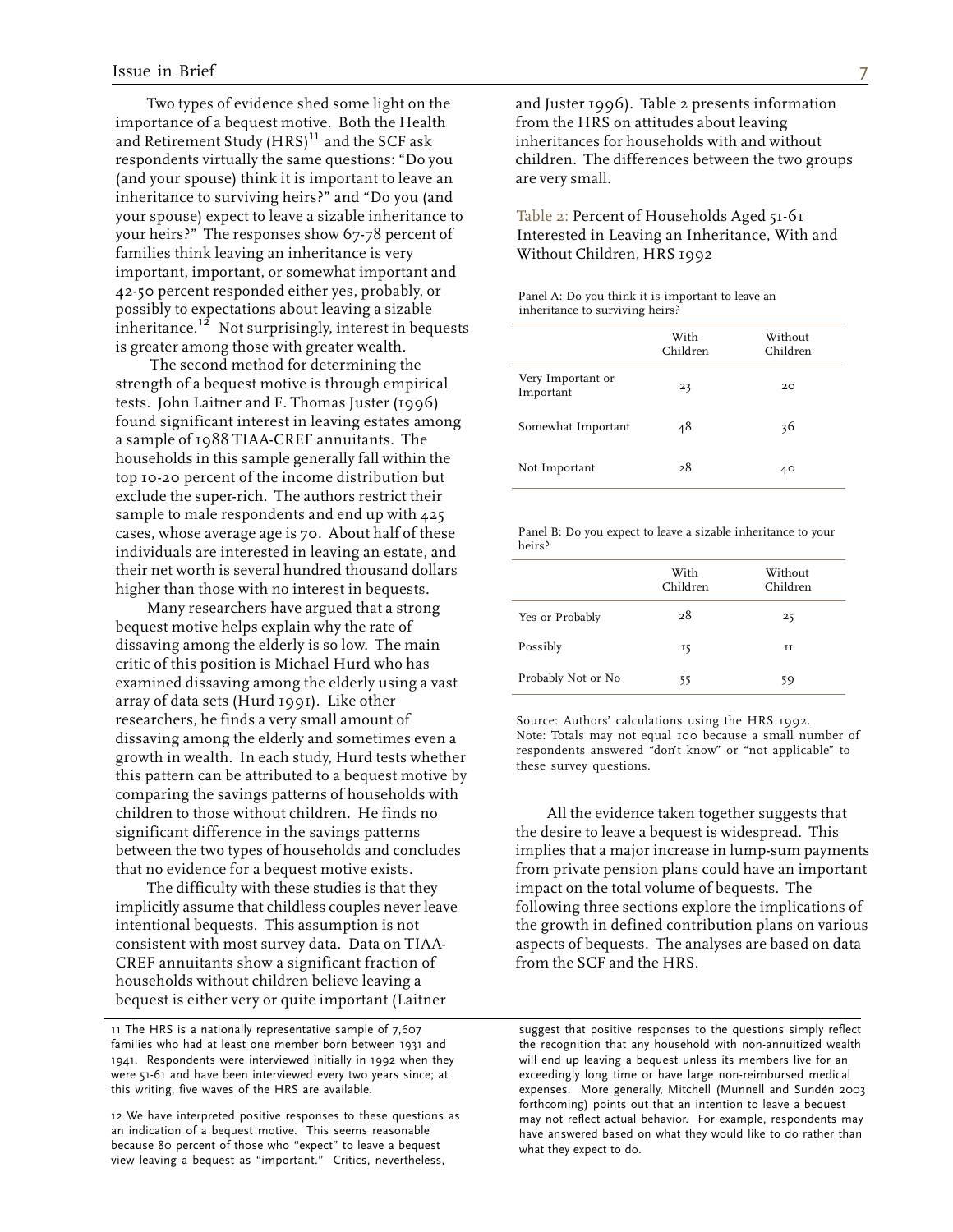# The Potential Impact of the Shift to Defined Contribution Plans on Unintended Bequests

The potential impact on unintended bequests due to the growth of defined contribution plans is significant. The 1998 SCF shows the annual flow of bequests to be  $$236$  billion.<sup>13</sup> To examine how the shift to defined contribution plans affects annual bequests, we re-estimate bequests in 1998 replacing the 1998 ratio of defined contribution to total pension wealth with the 1992 ratio. This exercise shows that the shift from defined benefit to defined contribution plans that occurred between 1992 and 1998 increased the wealth held by decedents in 1998 by \$15 billion. Of course, the shift to defined contribution plans had not run its course in 1998, at which point defined contribution assets accounted for only 53 percent of total pension wealth (compared to 36 percent in 1992). Assuming that defined contribution assets increase by another 17 percentage points to 70 percent of total pension wealth between 1998 and 2004, wealth held by decedents will be \$13 billion higher each year. In other words, by 2004, decedents will hold \$28 billion  $(\$15 + \$13)$  more each year than they would have in the absence of the 1992-2004 shift from defined benefit to defined contribution plans.

This exercise also makes it possible to explore how the increase in bequests might affect the distribution of wealth. Table 3 shows the distribution across wealth quintiles of the \$15 billion increase in the wealth in the hands of decedents due to the growth of defined contribution plans between 1992 and 1998. It also shows this increase as a percent of total net worth in the hands of decedents in 1998 assuming that defined contribution plans had not grown. The percentages reveal that the increase in bequeathable wealth between 1992 and 1998 was far more important for the lower quintiles than for the upper quintiles. This means that the shift from defined benefit to defined contribution plans should help to reduce wealth inequality.

# The Impact of the Shift to Defined Contribution Plans on Intended Bequests

The previous exercise demonstrates how unintended bequests could potentially increase as individuals receive more of their pension benefits as bequeathable wealth. We also hypothesize that intended bequests will rise, because people's interest in bequests changes when they gain access to a pile of assets. Accumulating wealth out of current income to leave a bequest is too difficult, but if people receive a pile of wealth leaving a bequest becomes a plausible option.

| Quintiles of Non-Pension<br>Net Worth | 1998 Increase of Wealth in<br>the Hands of Decedents<br>(Billions) | 1998 Wealth in the Hands of<br>Decedents with 1992<br>Pension Ratios (Billions) | Increase as a Percent of<br>1998 Wealth in the Hands<br>of Decedents with 1992<br>Pension Ratios |
|---------------------------------------|--------------------------------------------------------------------|---------------------------------------------------------------------------------|--------------------------------------------------------------------------------------------------|
| Top                                   | \$II.I                                                             | \$393.9                                                                         | 2.8%                                                                                             |
| <sub>2</sub> nd                       | 2.0                                                                | 60.9                                                                            | 3.3                                                                                              |
| 3rd                                   | I.2                                                                | 18.5                                                                            | 6.6                                                                                              |
| 4th                                   | O.4                                                                | $3-4$                                                                           | IO.9                                                                                             |
| <b>Bottom</b>                         | O.2                                                                | O.2                                                                             | II8.3                                                                                            |
| Total                                 | \$14.9                                                             | \$476.8                                                                         | 3.2%                                                                                             |

Table 3: Increase in Wealth in the Hands of Decedents Due to Growth of Defined Contribution Plans Between 1992 and 1998, by Net Worth Quintiles, SCF 1998

Source: Authors' calculations using the SCF 1998.

Note: Households are allocated among quintiles based on non-pension net worth with 1992 ratios.

13 For details on the methodology of all calculations and quantitative analysis discussed in this section, see Munnell et al. (Munnell and Sundén 2003 forthcoming).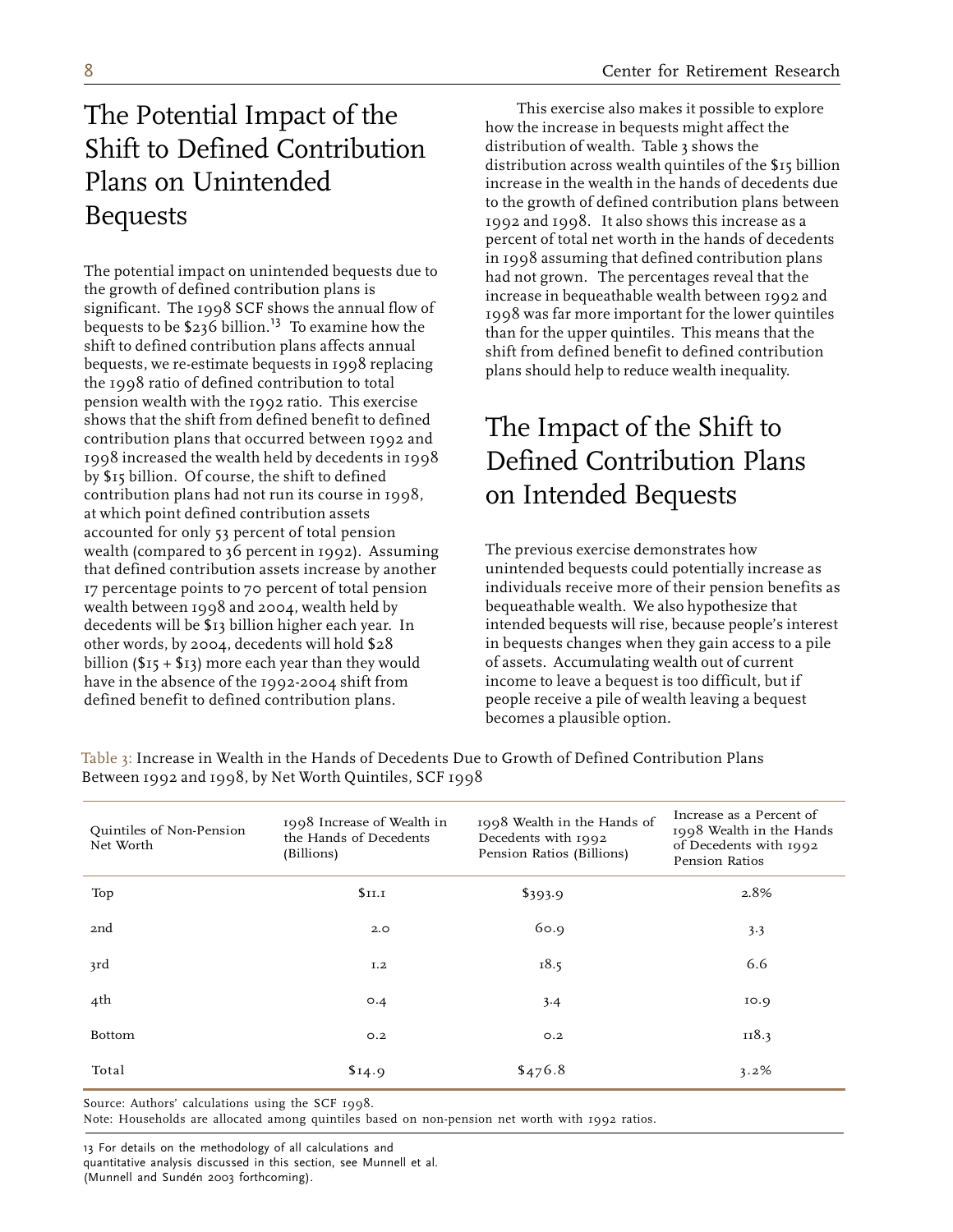It is possible to test this hypothesis using data from both the SCF and HRS, since both surveys collect information on households' expectations of leaving bequests. The SCF asks if the household expects to "leave a sizeable estate to others." In addition to this simple yes/no question, the HRS asks households about their expectation of leaving a bequest of \$10,000 or more. Households that anticipate leaving a bequest of \$10,000 or more are then asked about their expectation of leaving a bequest of \$100,000 or more.

We analyzed these data to determine if an increase in the share of pension wealth provided in the form of bequeathable assets (defined contribution assets and IRAs) will increase the probability of leaving a bequest. Our findings supported this premise; if the defined contribution/ IRA share of pension wealth increases by 10 percentage points, the respondent's expectation of leaving a bequest increases by 2.1 percentage points in the HRS and by 1.8 percentage points in the SCF. In general, the results are consistent between the two surveys and with earlier studies.<sup>14</sup>

For the more specific questions in the HRS, our results indicate that the share of pension wealth that is in bequeathable form is also a very important determinant of the probability of leaving a bequest of \$10,000 or more and \$100,000 or more. For bequests of \$10,000 or more, a 10-percentage-point increase in the share of bequeathable wealth raises the probability by 3.4 percentage points; for \$100,000 or more, a 10-percentage-point increase in the share raises the probability by 2.8 percentage points. The higher impact for smaller bequests is consistent with the fact that pensions are a more important component of wealth for lower wealth households. The conclusion from this exercise is that the form in which respondents receive their pension wealth affects their expectation of leaving bequests. The greater the share of pension benefits received as a lump sum, the greater the likelihood of a planned bequest.

# The Impact of the Shift to Defined Contribution Plans on Saving and Wealth

If the elderly are not going to spend their lump-sum payments from defined contribution plans, the question arises as to whether they will reduce consumption in retirement or save more during their working years. One way to answer this question is to explore whether people's saving and

consumption decisions are influenced by the type of pension coverage that they have.

Our analysis of this issue supports the notion that households view these two forms of pensions very differently in making their saving decisions. We found that defined contribution pensions are associated with higher saving compared to defined benefit pensions. This relationship also holds when looking at the effects of the two types of pensions on net worth rather than savings.

These results must be taken with a grain of salt, however. Since defined contribution plans are voluntary and allow workers to decide how much to contribute, individuals with a strong inclination to save may be more likely to participate and contribute higher amounts to their defined contribution plans. Similarly, individuals with a taste for saving may be more likely to accumulate greater non-pension assets. One method of controlling for the preference for saving is to consider whether people with IRAs (which suggest an inclination to save) behave differently in their defined contribution plans than those without IRAs (Gale 1998). Using this method, our results continue to show a positive relation between saving and defined contribution wealth, while the presence of an IRA is insignificant. The results support the earlier findings that defined benefit wealth has a negative effect on savings while accumulations in defined contribution plans do not reduce savings.

Both the wealth and saving analyses support the contention that households react differently to the promise of lump sums as opposed to annuities in their saving and wealth accumulation decisions. Households appear to increase their saving and wealth when they anticipate a lump-sum payment, while they reduce their other saving in anticipation of an annuity. As mentioned previously, these results must be taken with a grain of salt.

## Conclusion

This *brief* has argued that once people obtain assets, they are reluctant to give them up. This is evident in the reluctance to buy annuities, to take advantage of reverse mortgages, and to draw down financial assets in retirement. Life insurance holdings among the elderly may also reflect the desire to have bequeathable assets. The *brief* also argues that the desire to leave a bequest is an important motivation for acquiring and retaining financial resources and housing. Given these two factors, the shift from defined benefit to defined contribution plans should raise bequests to a significant degree. The estimates suggest that the increase in lumpsum payments over the period 1992-2004 will increase wealth in the hands of decedents by \$28 billion *each year*.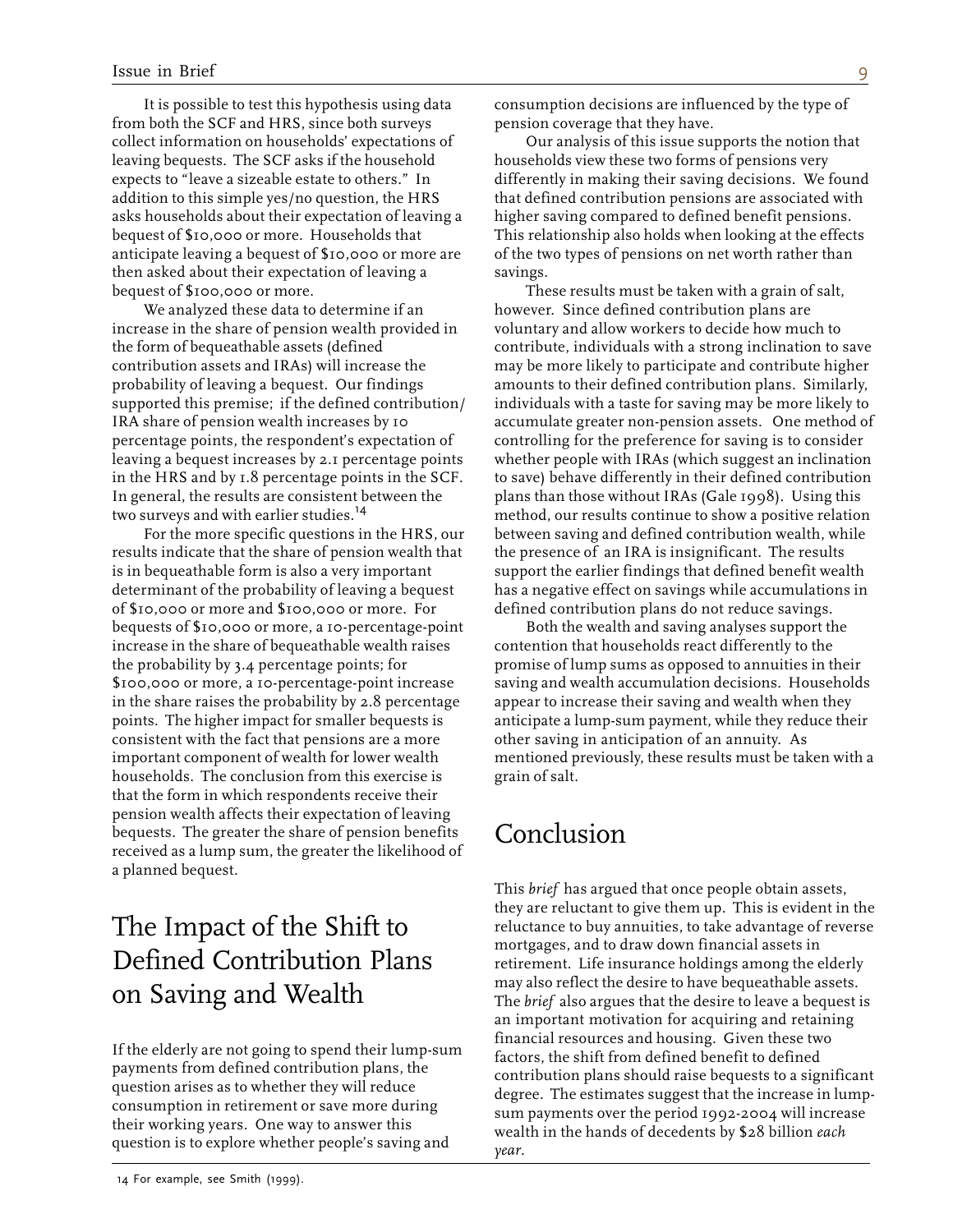In addition to the potential increase in unintended bequests, the growth in lump-sum payments also appears to raise the interest of households in leaving an intended bequest. Such a potentially large increase in bequests has important implications for the welfare of future retirees. The question is whether they reduce consumption during the working years or lower consumption in retirement. The results reported above suggest that households react very differently to their defined contribution accumulations than they do to the present value of annuity pensions. They do not reduce their other saving in anticipation of payments from defined contribution plans as they do in response to promised Social Security and defined benefit pension payments. Clearly, more work is needed to sort out these issues. Nevertheless, the evidence suggests that a reluctance to spend lump sums may be as likely — if not more likely — as a tendency to squander accumulated pension resources.

#### References

- Abel, Andrew B. 1985. "Precautionary Saving and Accidental Bequests." *The American Economic Review* 75 (4): 777-791.
- Bernheim, B. Douglas. 1991. "How Strong Are Bequest Motives? Evidence Based on the Demand for Life Insurance and Annuities." *Journal of Political Economy* 99: 899-927.
- Brown, Jeffrey R. 2000. "Private Pensions, Mortality Risk and The Decision to Annuitize." Working Paper 7191 (Cambridge, MA: National Bureau of Economic Research).
- Brown, Jeffrey R. 1999. "Are the Elderly Really Over-Annuitized? New Evidence on Life Insurance and Bequests." Working Paper 7193 (Cambridge, MA: National Bureau of Economic Research).
- Brown, Jeffrey R., Olivia S. Mitchell, and James M. Poterba. 2000. "Mortality Risk, Inflation Risk, and Annuity Products." Working Paper 7812 (Cambridge, MA: National Bureau of Economic Research).
- Brown, Jeffrey R. and James M. Poterba. 2000. "Joint Life Annuities and Annuity Demand by Married Couples." *Journal of Risk and Insurance* 67 (4): 527- 556.
- Davies, James. 1981. "Uncertain Lifetimes, Consumption, and Dissaving in Retirement." *Journal of Political Economy* 89 (3): 561-577.
- Diamond, Peter A. and Jerry A. Hausman. 1984. "Individual Retirement and Savings Behavior." *Journal of Public Economics* 23 (1): 81-114.
- Elliot, Kenneth R. and James H. Moore, Jr. 2000. "Cash Balance Plans: The New Wave." *Compensation and Working Conditions* 5 (2): 3-11.
- Eschtruth, Andrew and Long Tran. 2001. "A Primer on Reverse Mortgages." *Just the Facts on Retirement Issues* 3 (October). Chestnut Hill, MA: Center for Retirement Research at Boston College.
- Fetherstonhaugh, David and Lee Ross. 1999. "Framing Effects and Income Flow Preferences." In *Behavioral Dimensions of Retirement Economics*, edited by Henry J. Aaron. The Brookings Institution Press.
- Finkelstein, Amy. 2003 forthcoming. Discussant comments on "The Impact of the Growth of Defined Contribution Plans on Gifts and Bequests." In *Death and Dollars: The Role of Gifts and Bequests in America*, edited by Alicia H. Munnell and Annika Sundén. The Brookings Institution Press.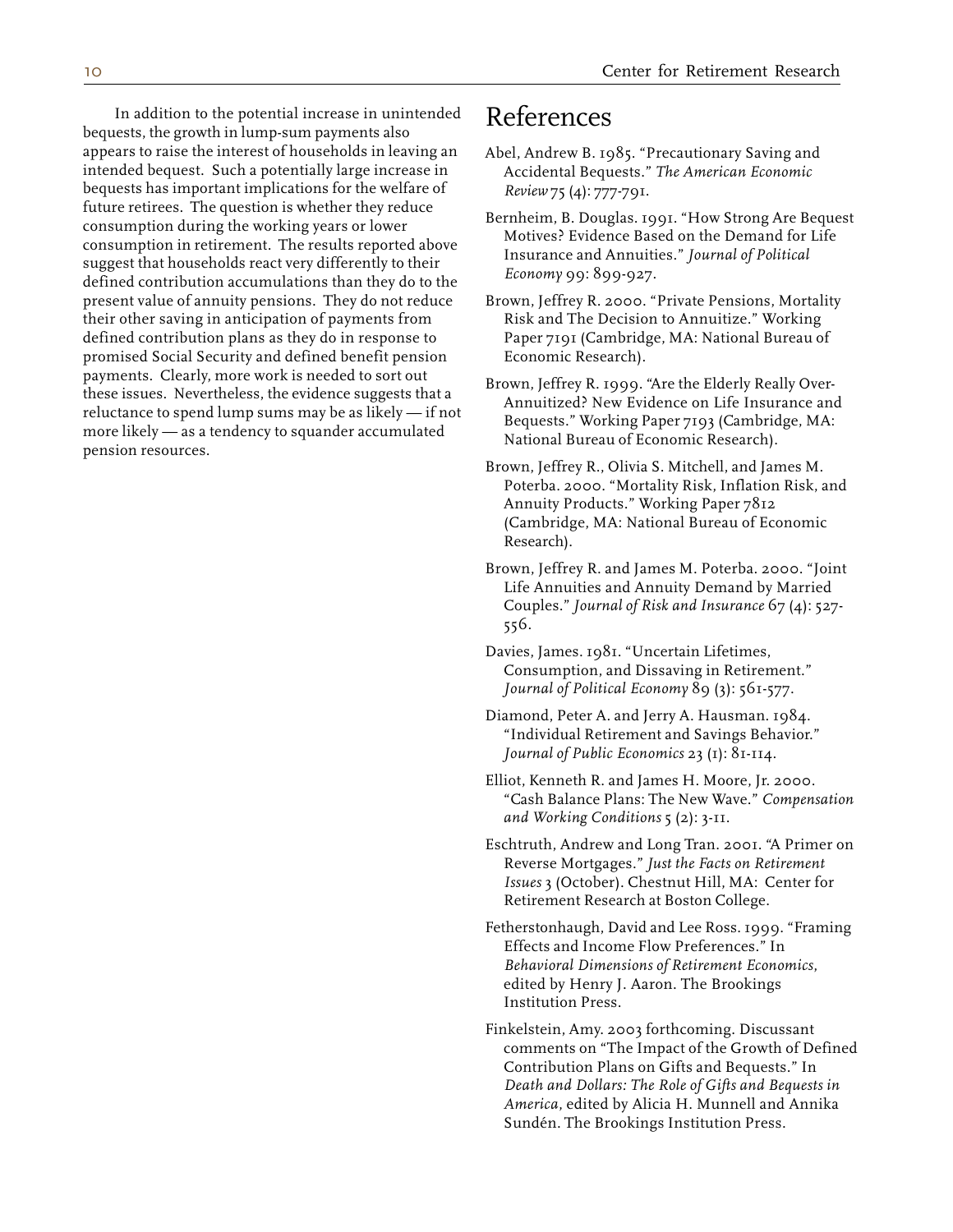Evidence." *Journal of Political Economy* 106 (4):

Haider, Steven, Michael Hurd, Elaine Reardon, and<br>Stephanie Williamson. 2000. "Patterns of Dissaving Smith, James P. 1999. "Inheritance and Bequests." In Stephanie Williamson. 2000. "Patterns of Dissaving Smith, James P. 1999. "Inheritance and Bequest in Retirement." Prepared for the AARP Public Wealth, Work, and Health: Innovations in in Retirement." Prepared for the AARP Public

P. B. Hurd, Michael D. 1991. "The Income and Savings of Michigan Press.<br>the Elderly." Final Report to AARP Andrus

Hurd, Michael D. 1987. "Savings of the Elderly and<br>Desired Bequests." The American Economic Review Rational Economics, edited by Richard H. Thaler.<br>77 (3): 298-312.

Hurst, Erik, Ming Ching Luoh, and Frank Stafford. Thaler, Richard H. 1990. "Anomolies: Saving,<br>1998. "The Wealth Dynamics of American Families, Fungibility, and Mental Accounts." Journal of<br>1984-94." Brookings Paper on Eco

Consumer Choice." *Marketing Science* 4 (3): 199- Kotlikoff, Laurence J. and Avia Spivak. 1981. "The 214. Family as an Incomplete Annuities Market." *Journal*

Economic Theory of Self-Control." *Journal of* Laitner, John and F. Thomas Juster. 1996. "New *Political Economy* 89 (2): 392-406. Evidence on Altruism: A Study of TIAA-CREF 893-908. *Study*.

Retired Aged." *Southern Economic Journal* 46 (4): Forms of Benefit Under Qualified Retirement

Contribution Plans on Gifts and Bequests." In VanDerhei, Jack and Craig Copeland. 2001. "The Sundén. The Brookings Institution Press.

and Catherine Taylor. 2003 forthcoming. "The Impact of the Growth of Defined Contribution *of Economic Studies* 32 (2): 137-150. Plans on Gifts and Bequests." In Death and Dollars: Yaari, Menahem E. 1964. "On the Consumer's Lifetime The Role of Gifts and Estates in America, edited by Allocation Process." International Economic Review 5<br>Alicia H. Mun

Gale, William G. 1998. "The Effects of Pensions on Munnell, Alicia H., Annika Sundén, and Elizabeth<br>Household Wealth: A Reevaluation of Theory and Lidstone. 2002. "How Important Are Private Household Wealth: A Reevaluation of Theory and Lidstone. 2002. "How Important Are Private<br>Evidence." *Iournal of Political Economy* 106 (4): Pensions?" *Issue in Brief* 8 (February). Chestnut 706-723. Hill, MA: Center for Retirement Research at Boston

Policy Institute.<br> *Measurement in the Social Sciences*, edited by James<br> **P. Smith and Robert J. Willis. University of** 

Foundation, manuscript. Thaler, Richard H. 1994. "Some Empirical Evidence on

267-329.<br>
Thaler, Richard H. 1985. "Mental Accounting and<br>
Consumer Choice." Marketing Science 4 (3): 199-

*of Political Economy* 89 (2): 372-391. Thaler, Richard H. and Hersh M. Shefrin. 1981. "An Economic Theory of Self-Control." *Journal of* 

Retirees." *The American Economic Review* 86 (4): University of Michigan. 1992. *Health and Retirement*

LIMRA International. 2002. *The 2000 Individual* U.S. Board of Governors of the Federal Reserve System. *Annuity Market: Sales and Assets.* LIMRA 1992 and 1998. *Survey of Consumer Finances.*

International. U.S. Department of the Treasury, Internal Revenue Mirer, Thad W. 1980. "The Dissaving Behavior of the Service. 2000. "Special Rules Regarding Optional 1197-1205. Plans." Treasury Decision 8900, Internal Revenue Service 26 CFR Part 1. [http://www.fedworld.gov/ Mitchell, Olivia. 2003 forthcoming. Discussant pub/irs-regs/td8900.pdf, August 28, 2000]. comments on "The Impact of the Growth of Defined

*Death and Dollars: The Role of Gifts and Estates in* Changing Face of Private Retirement Plans." *EBRI America*, edited by Alicia H. Munnell and Annika *Issue Brief 232* (April). Washington, DC: Employee

Munnell, Alicia H., Annika Sundén, Mauricio Soto Yaari, Menahem E. 1965. "Uncertain Lifetime, Life

Research. All rights reserved. Short sections of text, not to exceed two paragraphs, may be quoted without explicit the U.S. Social Security Administration funded as part of the credit, including copyright notice, is given to Trustees of Boston

© 2002, by Trustees of Boston College, Center for Retirement The research reported herein was supported by the Center for permission provided that the authors are identified and full **Retirement Research Consortium.** The opinions and conclusions<br>Credit, including copyright notice, is given to Trustees of Boston are solely those of the authors College, Center for Retirement Research. The Social Security of the Social Security of the Social Security Administration or any agency of the Federal Government, or the Center for Retirement Research at Boston College.